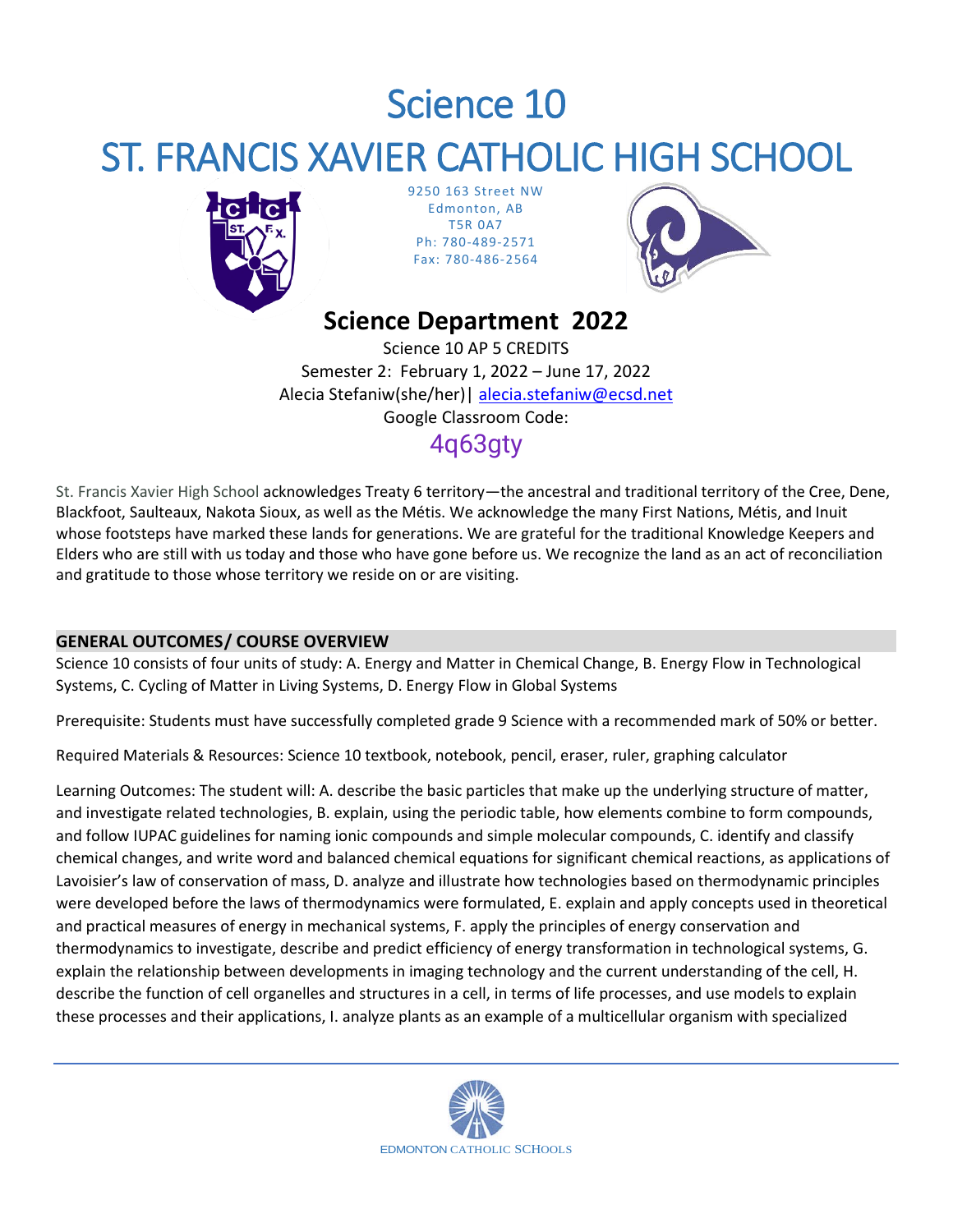structures at the cellular, tissue and system levels, J. describe how the relationships among input solar energy, output terrestrial energy and energy flow within the biosphere affect the lives of humans and other species, K. analyze the relationships among net solar energy, global energy transfer processes—primarily radiation, convection and hydrologic cycle—and climate, L. relate climate to the characteristics of the world's major biomes, and compare biomes in different regions of the world, M. investigate and interpret the role of environmental factors on global energy transfer and climate change

## **ASSESSMENT**

**A wide range of assessment information is used in the development of a student's final grade. At St. Francis Xavier High School, individualized assessments provide specific information regarding student progress and overall performance in class. Student assessment may vary from student to student to adapt for differences in student needs, learning styles, preferences, and paces. It should also be noted that not all assignments are used to determine the final grade, and that scale factors may have been used to determine the weight of individual assignments.**

## **Topics and Course Weighting (% for each unit):**

| UNIT A: Energy and Matter in Chemical Change | 25% |
|----------------------------------------------|-----|
| UNIT B: Energy Flow in Technological Systems | 25% |
| UNIT C: Cycling of Matter in Living Systems  | 25% |
| UNIT D: Energy Flow in Global Systems        | 25% |

The student's grade will be calculated based on the following:

Unit Coursework: 30% Unit Exams: 70%

## **Final Grade: School awarded mark: 90% / Common Summative Assessments (CSA): 10%**

## **PLAGIARISM**

We provide a Catholic education, where the Core Values of dignity, respect, fairness, personal and communal growth, loyalty, and honesty are the framework for all that we do. Within this Catholic education that St. Francis Xavier School provides, one of our main focuses is to encourage and facilitate the pursuit of knowledge and excellence in academics.